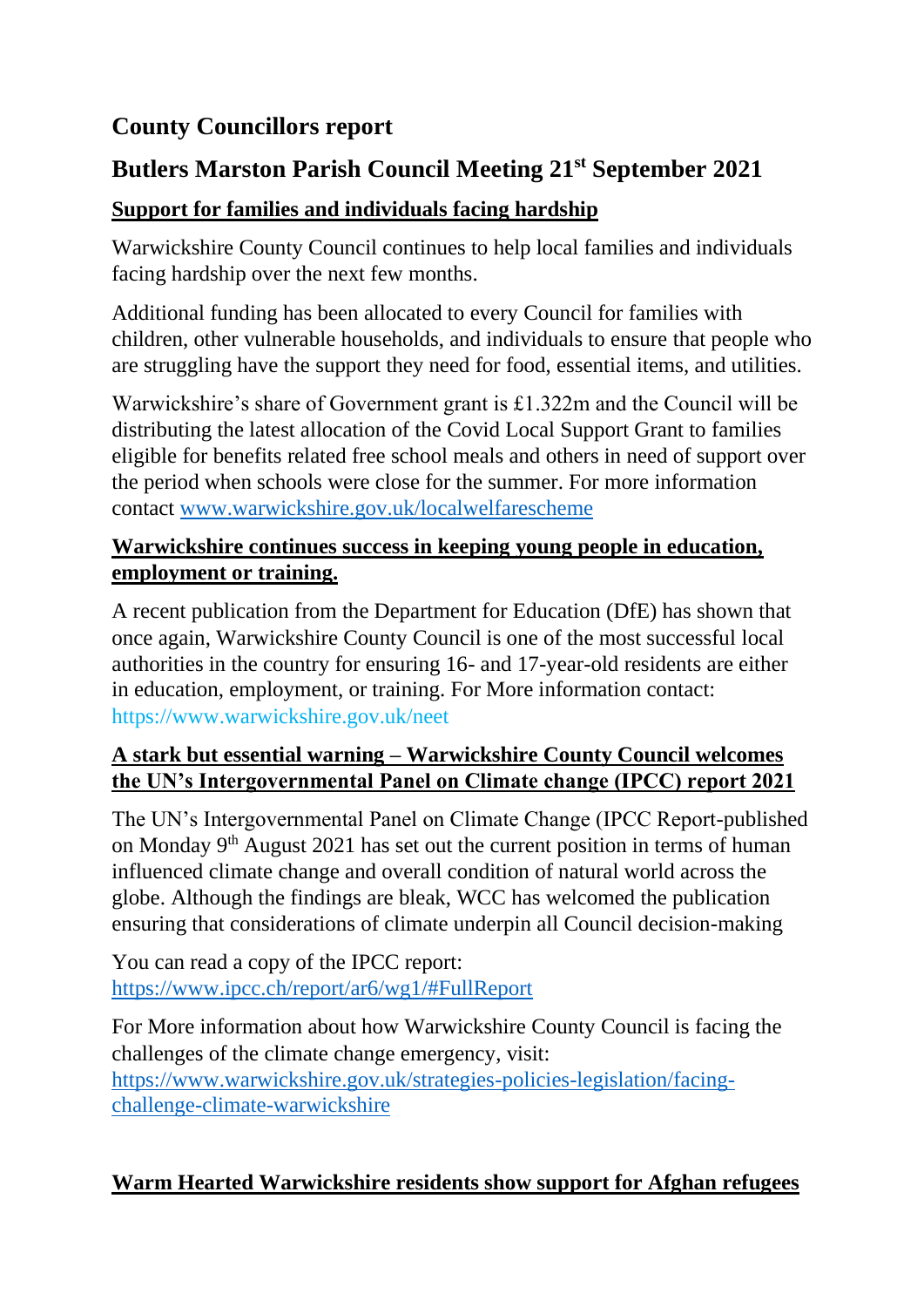Warwickshire is expected to welcome around 100 people into the country as part of the National Home-Office Plan. Residents of Warwickshire have been quick to show their compassion and offer support.

**Stratford Welcome Here** group have set up a just Giving page to support Afghan families.

#### **Council releases powerful video to raise awareness of child exploitation in Warwickshire. Hundreds of children and young people in Warwickshire exploited**

Child exploitation is the manipulation and/or coercion of young people under 18 and it takes many forms.

WCC has released a powerful advert to raise awareness of it happening across the County with the aim to encourage young people, parents, carers, teachers, professionals, and all other members of the Community to learn how to spot the signs and most importantly to report it or get support.

The campaign website [www.somethingnotright.co.uk](http://www.somethingnotright.co.uk/) is packed full of information and resources including the different types of exploitation and the warning signs.

To watch the video:<https://www.youtube.com/watch?v=MQ0Z2iLDyRA>

If you are worried about a child or young person, contact the Multi Agency Safeguarding Hub (MASH) between 9am to 5pm Monday to Friday on 01926 414144.

#### **New strategy to support victims of domestic abuse is approved**

Warwickshire County Council has approved a Safe Accommodation Strategy which looks to provide safe and secure accommodation and support for women, men and children who are at risk of, or have experienced domestic abuse

#### **"Plant a tree for the Jubilee"Warwickshire County Council- The Queen's Green Canopy.**

Warwickshire County Council and Warwickshire Lieutenancy are encouraging individuals, schools' community groups and businesses to gt involved ina unique, tree planting initiative to mark Her Majesty's Platinum Jubilee 2022.

Anyone can get involved by planting a tree during the forthcoming planting season which runs from October2021 until March 2022: <https://queensgreencanopy.org/>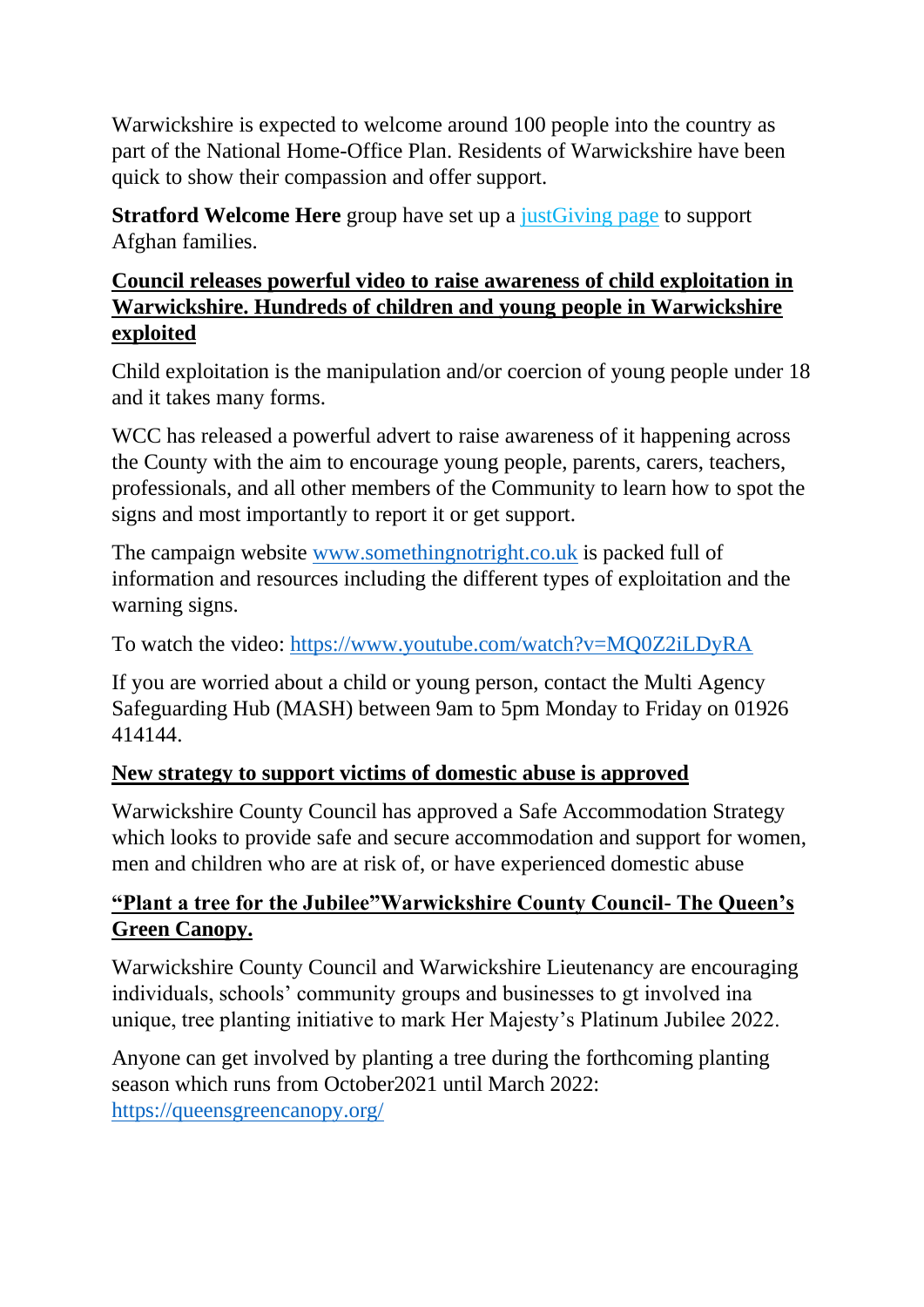# **District Councillors Report Butlers Marston Parish Council 21st September 2021**

#### **Stratford Recruitment Fair**

Businesses are being encouraged to sign up to join a 'medieval' recruitment fair in Stratford this October to help fill vacancies caused by the pandemic. The 'Job and Apprentice Fair' is taking place as part of the annual Stratford Mop Fair on October  $12$  – harking back to the Mop's original purpose in the  $14<sup>th</sup>$  century. It will be held in Stratford Playhouse on Rother Street from 12 noon until 6pm, and attendees can turn up at a time that suits them. "We'd welcome any company looking to hire staff.

#### **Proposals to create a South Warwickshire Council**

Both Stratford-on-Avon and Warwick District Councils face a very uncertain financial future, although for slightly different reasons. Government funding for all Councils has reduced in recent years, and at Stratford-on-Avon yet further significant reductions are expected due to changes to the New Homes Bonus scheme this autumn, whereas at Warwick District the cost of delivering services, including refuse and recycling, is expected to increase significantly. It is estimated that both Councils will have a shortfall of around £4-6m each year by 2025/26. Across the two Councils this means that £10m of annual savings are needed over the next five years to address this shortfall and help preserve services. This level of annual reduction is about one-third of the combined costs of the Councils.

## **Public consultation begins on proposal to create a South Warwickshire Council**

Stratford-on-Avon and Warwick District Councils are considering a proposal to merge, creating a new District Council covering the whole of South Warwickshire (the areas currently covered by Stratford-on-Avon and Warwick District Councils).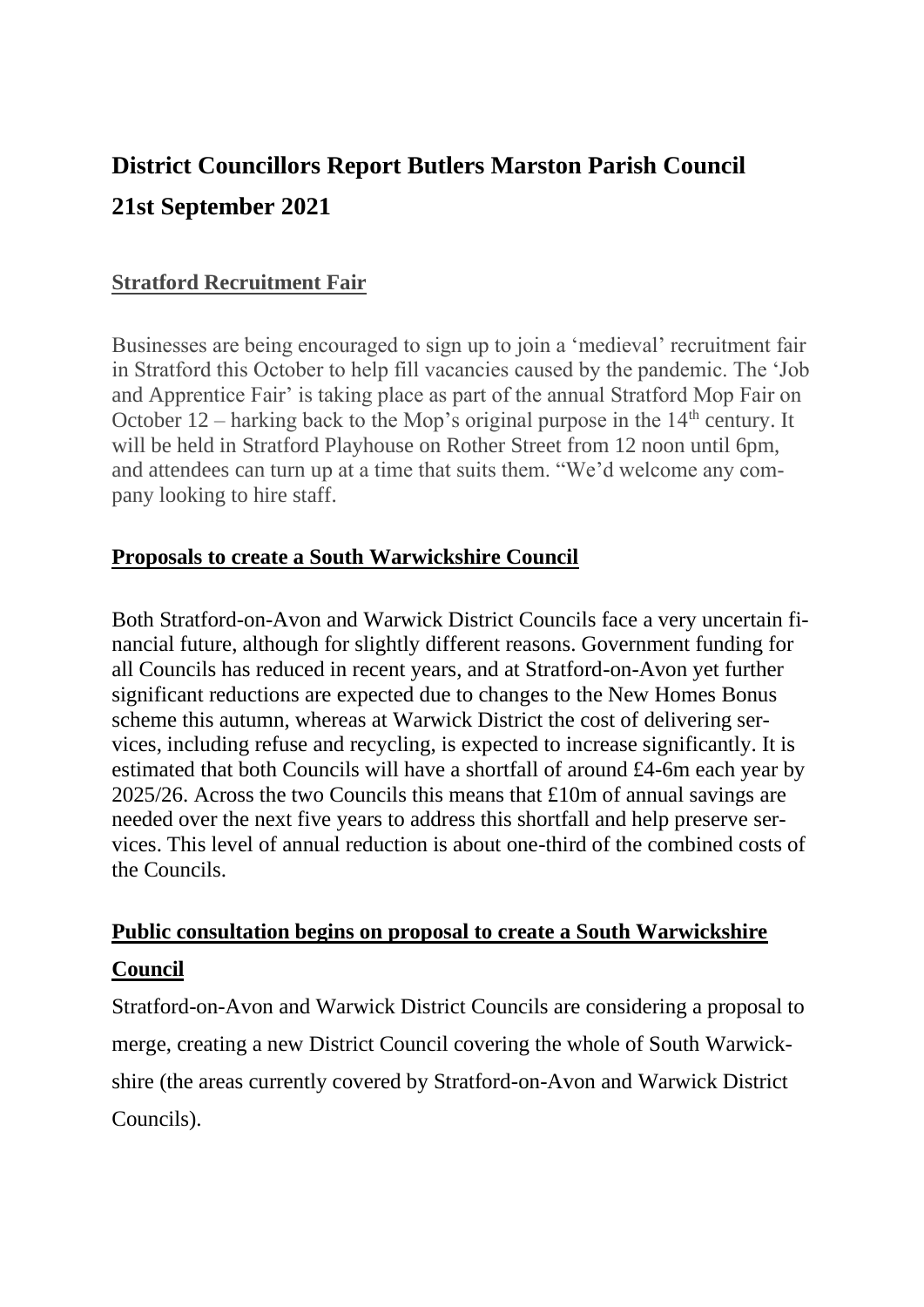The public consultation on the plans to create a South Warwickshire Council started on **Monday 6 September and runs until Sunday 24 October.**

**Have your say!** Residents, businesses, Town and Parish Councils, local groups and organisations and key stakeholders are encouraged to take part and have their say by completing the online questionnaire.

"Both Councils face significant financial challenges - the impact of dealing with the pandemic, when combined with the increased costs of delivering existing services, such as waste management, as well as responding to the climate emergency. We have to recognise the undeniable fact that the world has changed in ways we could not have envisaged, and we need to adapt to those changes.

It is vitally important that before the Councillors come to a decision, we hear the views of the wider community on whether you believe a merger is the right option to take or not. So please get involved and have your say.

"We need to hear your views – we need to listen and respond to what our residents want.

"Please take the time to carefully reflect on the questions, tell us what you think the future for local government in this area should be so that we can build a vibrant, new, agile and strong Council to serve you."

#### **How to take part**

The consultation document and online questionnaire can be viewed and completed at:<https://www.southwarwickshire.org.uk/>

Questionnaires for completion on paper, as well as in different languages and formats can be requested by emailing: [swconsultation@stratford-dc.gov.uk](mailto:swconsultation@stratford-dc.gov.uk) or